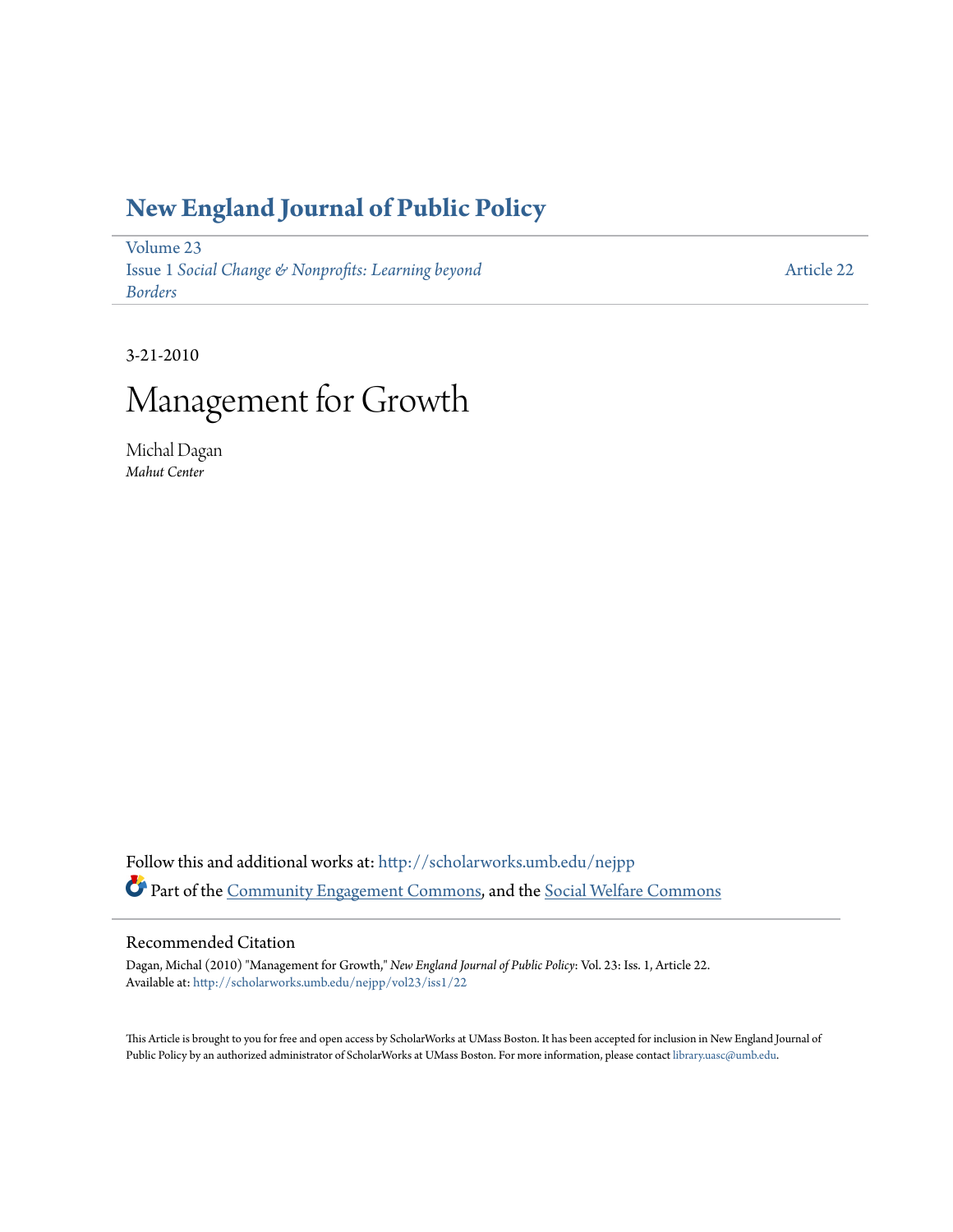## Management for Growth

#### *Michal Dagan*

Sunday, 16 July 2006, was a pleasant summer day and the first day of another busy week here at Mahut Center, Haifa. Our center was relatively young then and, only four months earlier, we had moved to our new office in the Lower City, Haifa. Suddenly at nine o'clock in the morning, we heard the sharp sounds of sirens and the strong blasts of explosions, which shook the building. These noises were unmistakable — missiles were falling around us, and then we realized, there was a war going on. A while later we found out that during the same missile attack, eight railroad workers were killed in the train hangar right across the road from us. The war, which had started four days earlier as a limited military operation near the Lebanese border, had now reached us. The Second Lebanon War lasted thirty-three days and its violence was experienced by all residents of northern Israel. In this war, not only were houses ruined — the space that we nurtured as our protected and protective space was also laid in ruin, as was our productive life routine.

The "welfare state" in Israel has been in a process of deterioration for many years now, but the war dramatically exposed this reality. The authorities were not prepared for the war, and the civil population, especially underprivileged and impoverished civilians, of whom women and children make up the majority, were left without essential services, protection or livelihood. Women who live in poverty are an especially vulnerable social group; their economic vulnerability exposes them to violence. For underprivileged women, who do not have any financial reserves and lack emotional support, the war had accentuated their feelings of destitution, defenselessness, loneliness, distress, and neglect and therefore, was an exceptionally traumatic experience.

During the war, the day-to-day work of Mahut Center was suspended. We could not hold courses or workshops nor provide women with job-seeking or placement

*Michal Dagan is the director of the Mahut Center, a nonprofit feminist organization based in Haifa, Israel, that works to improve the economic situation of marginalized women in the employment market and to fulfill their wishes of becoming economically independent. She holds a bachelor's degree in psychology from Bar-Ilan University and studied toward a master's in clinical psychology at the University of Haifa. Michal is one of the founders of the Mahut Center.*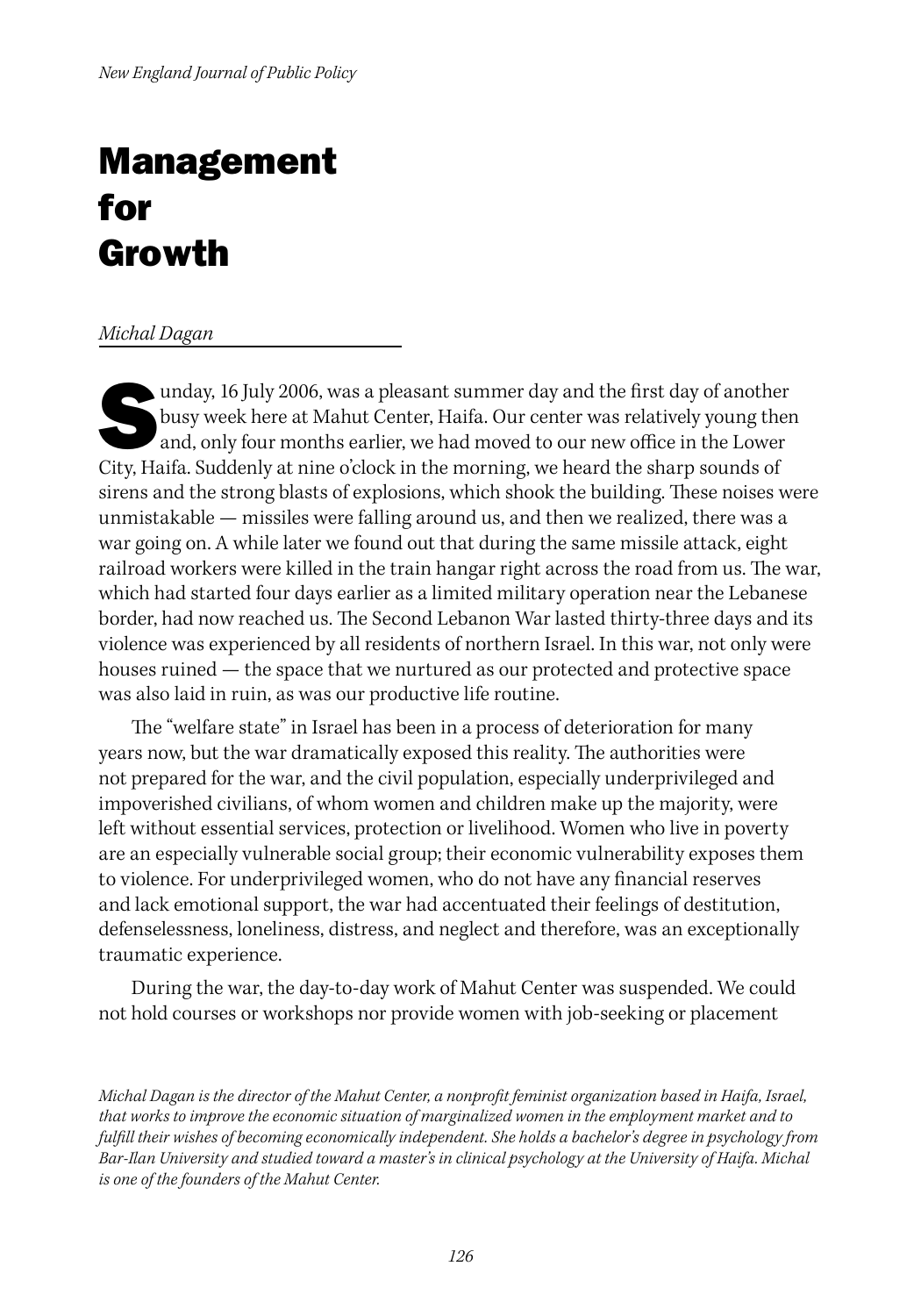services. The office, which was located in an area subjected to frequent bombing, was closed. As the director, I was facing the question of whether to close the center and dismiss its staff until the war ended, or join the nationwide effort to provide emergency services that differ completely from our skills and mission. I consulted the staff and we decided to act. Seeing that the governmental systems were paralyzed, we felt that we should not let disorder, confusion, and fear take over and that we should work to support women in these distressful times — to provide them with necessities for their survival, to listen to their needs, to make them feel that they are not alone, and to give them confidence and hope. Consequently, we divided work between us, and each started working from her own home. We phoned women who were using the center's employment services — impoverished women, many of whom are survivors of violence, and single mothers. We worked to identify emergency needs among these women. We gave out food packages, and we actively connected these women with various bodies and individuals in the community and the municipality.

These times of intensive activity — which included defining objectives, building a daily schedule, and working actively to accomplish our tasks — had a strengthening, uniting, and trust-building effect on us. This was both true for us, the staff, as well as for our women participants. At the same time, we started carrying out sessions of "emotional processing" among the staff members, which I encouraged: At the end of each day, sometimes at night, we would talk, e-mail, share our experiences, and give each other some comfort and hope; in this way we deepened our connection and supported each other. In a state of war, we sometimes feel compelled to function only for our survival, but this is the time when it is important not to forget to listen to each other and to share our emotions. In a state of war, organizations, as well as individuals, find themselves functioning under extreme conditions, but I needed to combine my role as a leader who conducts targeted actions with my effort to be a supportive, caring, and maybe even motherly, figure.

While we were assisting women, they were telling us about their situations and about their feelings: the anxiety, the pain, the anger, and the feeling that the state has abandoned them. We listened to their testimonies and stories. When somebody listens to you, it is at least as comforting as a food package arriving on time and so, alongside our intensive commotion of "doing," we set up a comforting space of "being." Having somebody to talk to relieved, if only for a short while, the loneliness experienced by so many women during the war. In the very first days of our emergency activities, I asked staff members to document women's stories. I had no idea what we would do with these testimonies after the war ended, or if we would use them at all, but we could sense the special importance and significance of their voices, which are usually silenced, ignored, and cast aside in times of peace, and all the more so in times of war.

For us, the time of war was a constructive and productive period. But it was listening to women's stories and recognizing their importance that marked a turning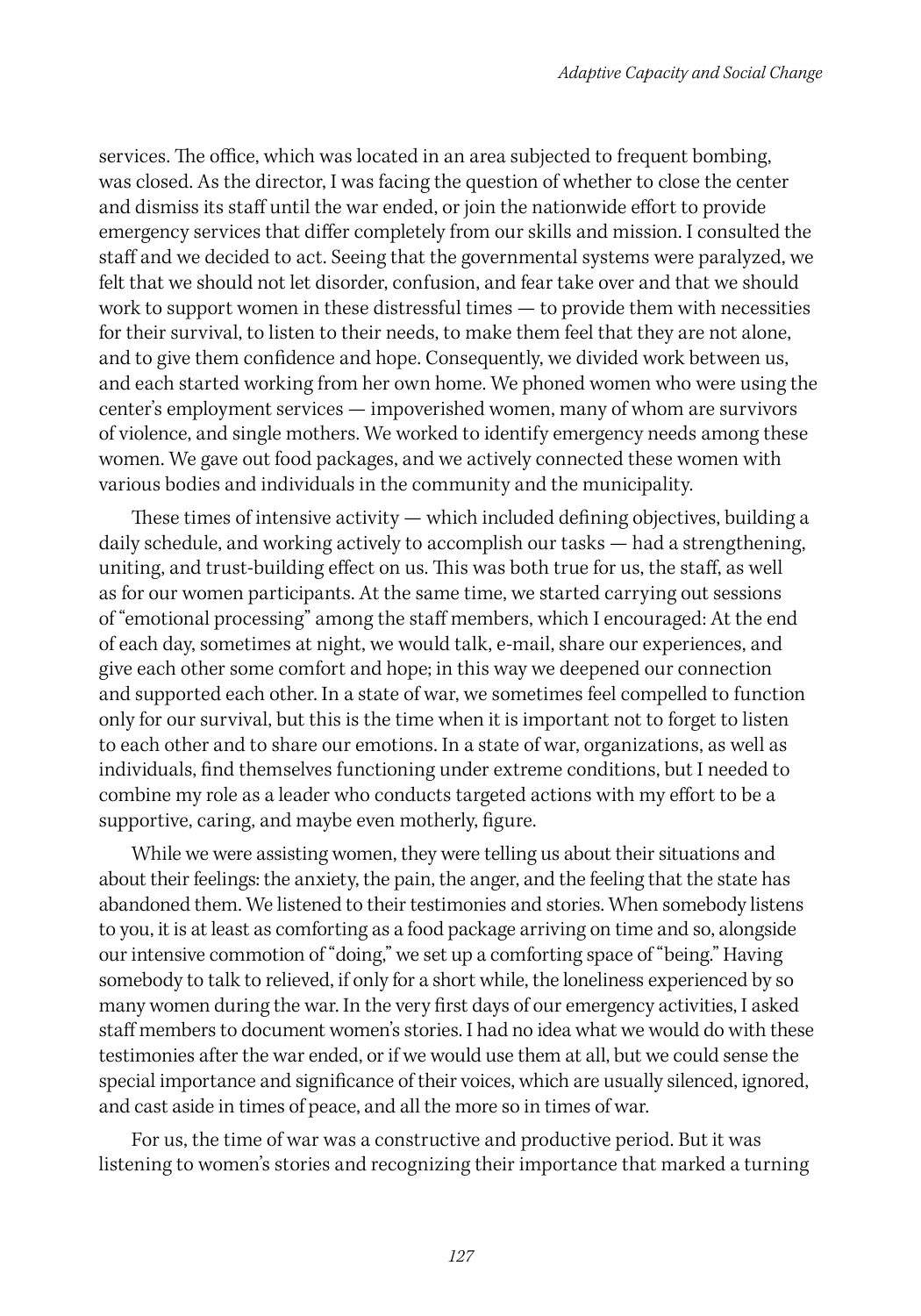point and formed a basis for our organization's growth. After the cease-fire agreement, we realized that the distress experienced by women during the war did not disappear after returning to "ordinary" life. We thought that women's outlook on the war as well as the war's implications on their financial and employment conditions should be published and brought to the public consciousness.

The report, *Living Testimony: Women in a War Economy,*<sup>1</sup> which we published several months later, marked the beginning of an extensive long-term project aimed at bringing about wide-ranging socioeconomic change and at promoting the concept of decent work. A major component of this project is the publication of reports that portray the harsh reality of the Israeli employment market through the eyes of women who play an active role in it. Two reports followed later: *Women Workers in a Precarious Employment Market* 2 and *Managers in Chains.*<sup>3</sup> These days we are working on a new report that portrays the problems and barriers faced by middle-aged women in the employment market. These reports are an important channel for bringing the voice of women to the public's consciousness; they show the importance of their employment stories as a source of social and economic knowledge. These personal stories allow us to characterize, define, and portray harmful employment structures, practices, trends, and policies that are taking over the employment market. The reports call on us to look for ways to transform the economy of exploitation and control into an economy of equal opportunities for all.

Our reports are used extensively for awareness-raising activities. Based on the insights presented in them, Mahut Center and other organizations have already developed social-change projects. In addition, they have been cited in various academic and governmental papers and have been included in the syllabi of several social science courses in Israeli universities. These documentation projects draw their strength, their meaning, and their uniqueness from the close relation we have with the women who approach our center. In the midst of the turmoil of economy (or war), we find it important to stop and listen — listen to the silenced voices of employees, which can describe the reality of the employment market — not by looking at it from afar, but by being at its very heart.

 Combining social-change work aimed at promoting women's economic empowerment with research based on fieldwork is central to Mahut Center and has been recognized as such by various bodies with which we work.

#### Management for Change

Another defining process that developed our uniqueness as a means for future growth and for strengthening our belief in our mission took place during 2009. It did not have a definite, dramatic starting point, such as the commencement of the war, but stemmed from a process and may have generated a critical change for our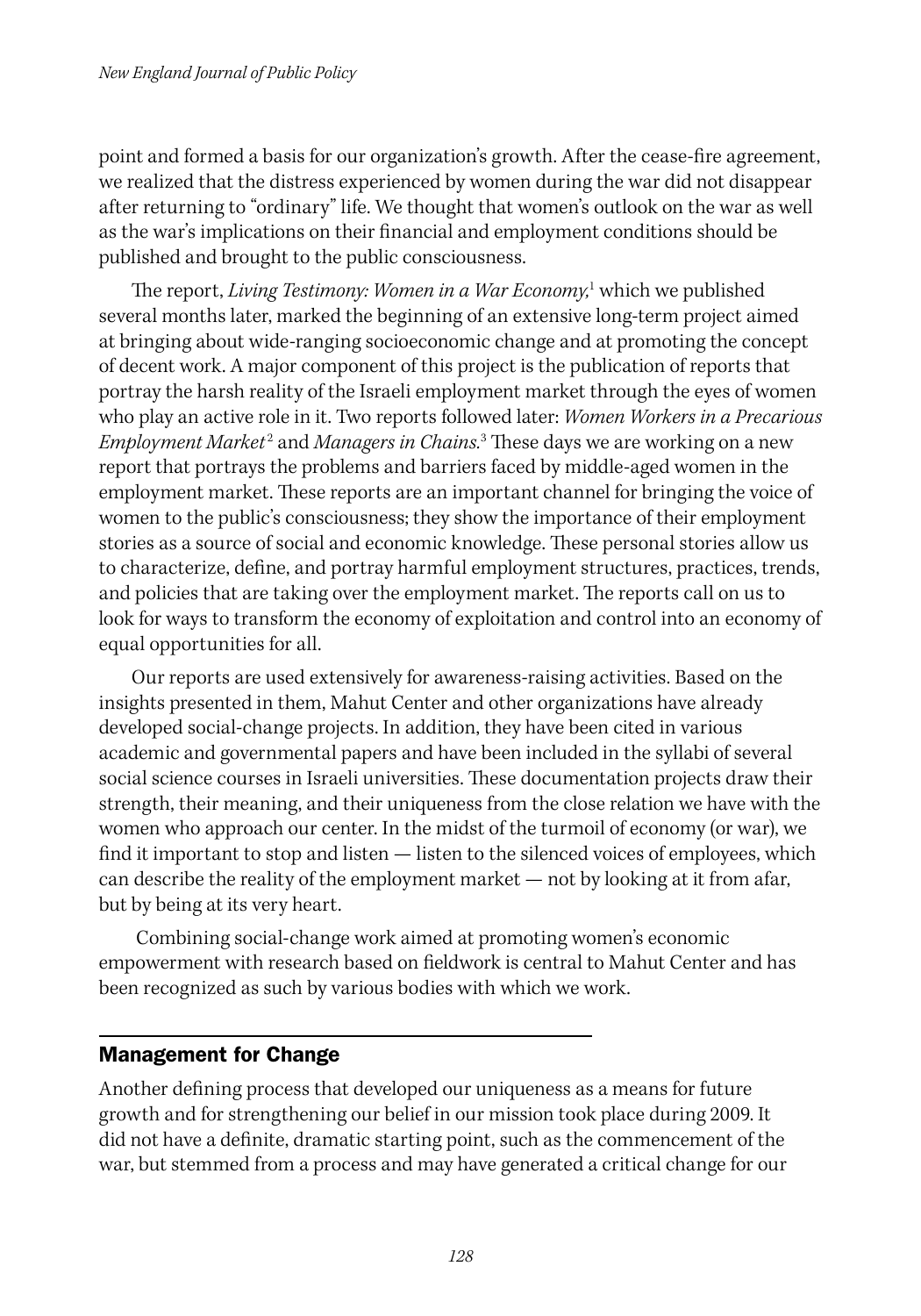organization's long-term capacity building. We decided to move from assisting women of a wide age range to specializing in the employment advancement of middle-aged women who are over forty. Every growth involves a change, (although naturally, not every change involves a growth) and therefore, the distinction between the two is not quite clear. Nevertheless, I feel that leading a change presents a much more complex and difficult challenge than leading a growth.

Several events and processes have led me to realize that a change was needed: the economic crisis that started in 2008 and worsened in 2009 and its harsh implications on underprivileged women's employment, as well as the competition resulting from the significant rise in the number of employment programs. All these and other factors had a negative effect on our work. I realized I must lead a change without delay: to present these issues before the staff and board of directors, to discuss the need for a change, and to indicate possible solutions. Such solutions would involve redefining our organization's professional specialization and maybe even the sector with which we work. Moreover, a change that would lead to sustainability must be genuine; that is, it must stem from the organization's real character and qualities and answer an actual need. Change must come from a deep acquaintance with the women who approach us and with their needs as well as from a deep acquaintance with the solutions that already exist in the field. Why did we choose to start working with women over forty? Because for various reasons, the percentage of middle-aged women that approached Mahut Center was relatively high; because they form a large and growing social group that has to cope with harsh discrimination and other barriers in the employment market; because there are almost no programs that focus on employment advancement for middleaged women (or men); because, looking into the future, I realized that such a change offers an opportunity for developing a specialized work model and a knowledge base that would become increasingly necessary in the near future.

As opposed to the immediate action needed in a time of war, I realized that in this case, it is possible and important to lead a calculated and carefully planned process of change. This process, with everybody in the organization involved, was based on insights drawn from our day-to-day work at the center. It included gathering knowledge from Israel and abroad, talking with the women who approach us, conducting strategic discussions, forming a comprehensive work program, developing resources, establishing collaborations, increasing our visibility, and various other strenuous preparations. Instead of giving a detailed description of the change process, I would like to indicate two of its most significant elements: The first element is the necessary changes we had to make in our organization's identity — its perceptions, work patterns, and consciousness — a process that raised conflicts, fears, and sometimes objections; these needed to be resolved mutually, while combining determination with acceptance. The second element is the length of time it took us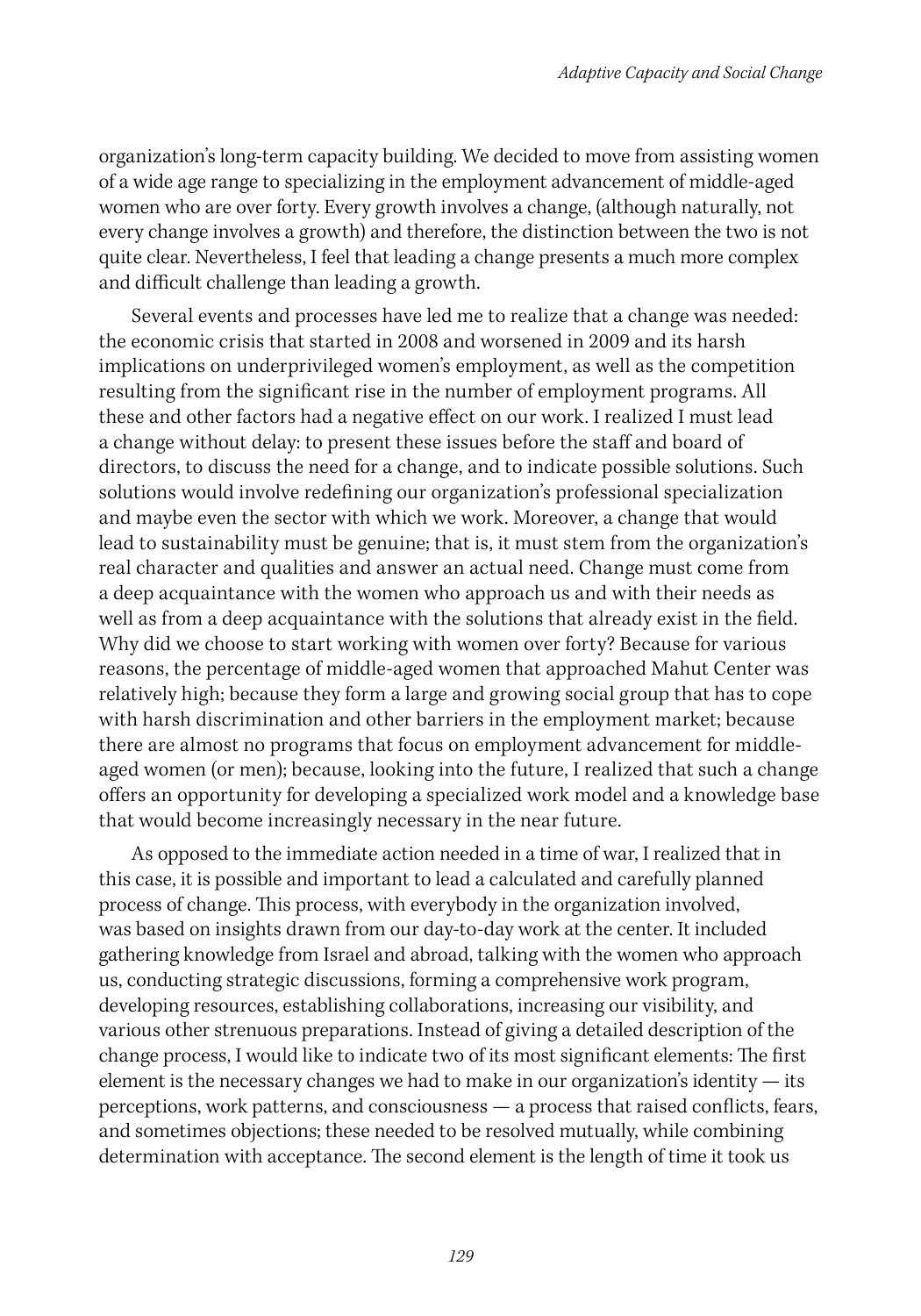to undergo the change. We initially decided that we would start implementing the new program by the beginning of 2010, and so the change process stretched over a year (from the beginning of 2009) and developed slowly at the same time that we were conducting our day-to-day work. I thought it important to devote a long time for such a significant change process, because while trying to manage in the present with complex budget problems, we were directing our efforts at future developments and changes. At the present, the beginning of 2010, we are starting to see signs of success: more and more women over forty are approaching our center, various organizations and bodies are interested in establishing collaborative projects with us, and our staff is enthusiastic and excited about our new direction.

#### Acting Here and Now, Thinking Far Ahead

"Act here and now, think far ahead," my late mother, Ora, used to say to me. I have often used her inspiring words in my private life as well as in my work. For me, these words form the essential principles of how to lead and direct an organization during times of crisis and of adaptive capacity in general.

- **•** Acting here and now means working with women, being with them, understating their real needs. Thinking far ahead means disseminating our knowledge, developing programs, and advancing change.
- **•** Acting here and now means continually supporting women. Thinking far ahead means empowering them and establishing their ability and their right to control their destiny and to conduct a decent economic and social life.
- **•** Acting here and now means listening to a woman's story. Thinking far ahead means understanding its relevance, expanding its visibility, and raising awareness of it.
- **•** Acting here and now means recognizing difficulties and obstacles. Thinking far ahead means knowing how to translate them into opportunities.
- **•** Acting here and now means coping with and enduring troubles and surviving crises. Thinking far ahead means giving meaning and significance to this survival.
- **•** Acting here and now means living in uncertainty. Thinking far ahead means transforming it into security.
- **•** Acting here and now means investing in the present. Thinking far ahead means aiming at the future.

Acting here and now means offering a helping hand. We live and work in a precarious world that constantly challenges our ability to survive and compels us to change and transform and develop our sustainability. This is true for all of us — our organization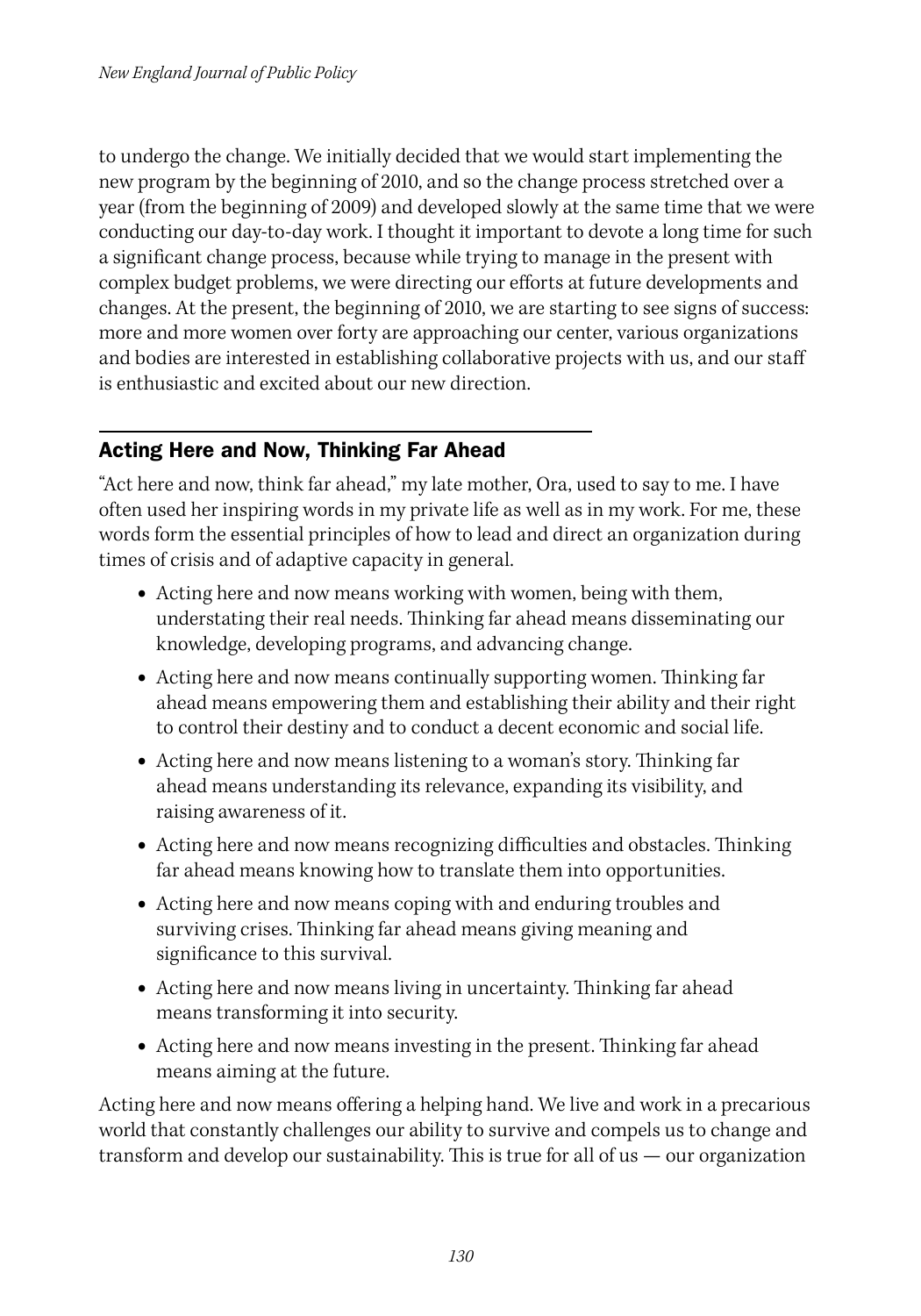as well as the women we assist. And so, the caring and protecting hand is also the hand that should hold and lead us along the way toward a new future.

*Translated from the Hebrew by Yoram Arnon* 

 $\infty$ 

### **Notes**

- 1. Ya'ara Buksbaum, Dorit Avramovich, and Michal Dagan, *Living Testimony: Women in a War Economy* (Haifa: Mahut Center, 2007. Published in Hebrew and Arabic).
- 2. Ya'ara Buksbaum, Michal Dagan, Umayma Diab, and Dorit Avramovich, *Women Workers in a Precarious Employment Market* (Haifa: Mahut Center, 2008. Published in Hebrew, Arabic, and English).
- 3. Ya'ara Buksbaum, Michal Dagan, and Chava Nishri, *Managers in Chains* (Haifa: Mahut Center, 2009. Published in Hebrew).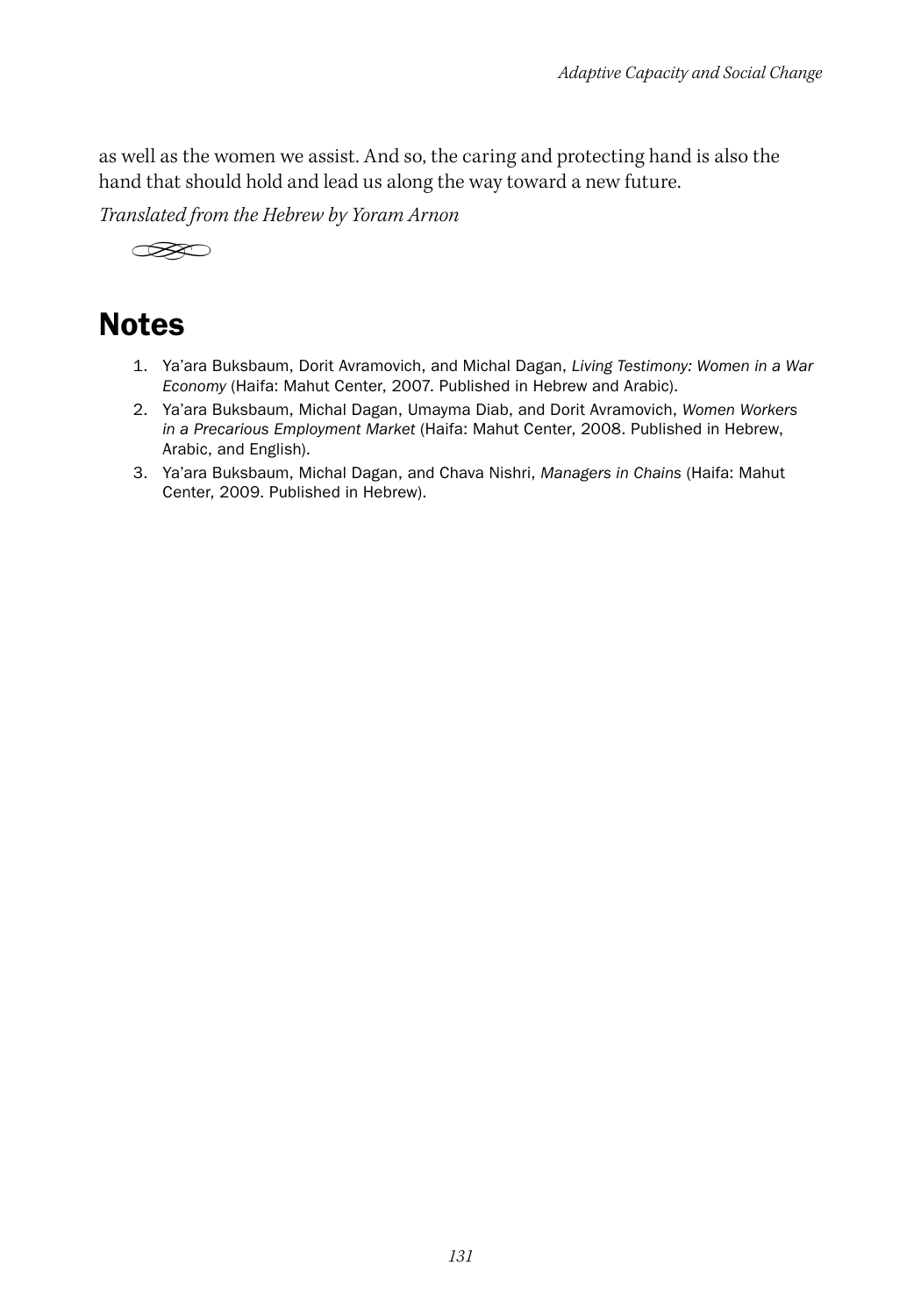*New England Journal of Public Policy*